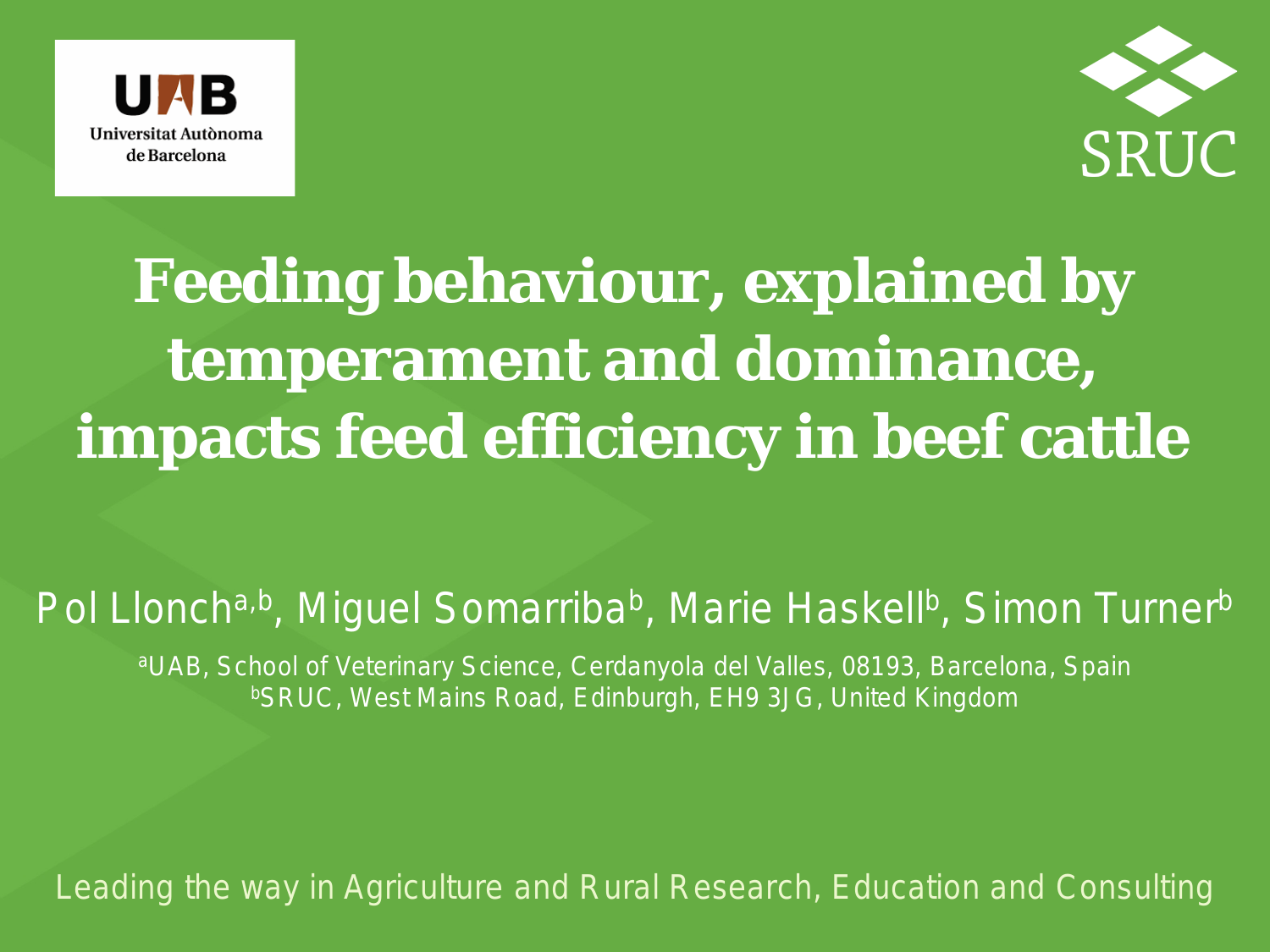# Feeding behaviour & performance



- Feeding behaviour has been found to associate with feed efficiency and growth in beef cattle
- Longer feeding time and more frequent feeding bouts are associated with higher productivity.





...what determines feeding behaviour?

Schwartzkopf-Genswein et al., 2002; 2003; Nkrumah et al., 2007; Kelly et al., 2010;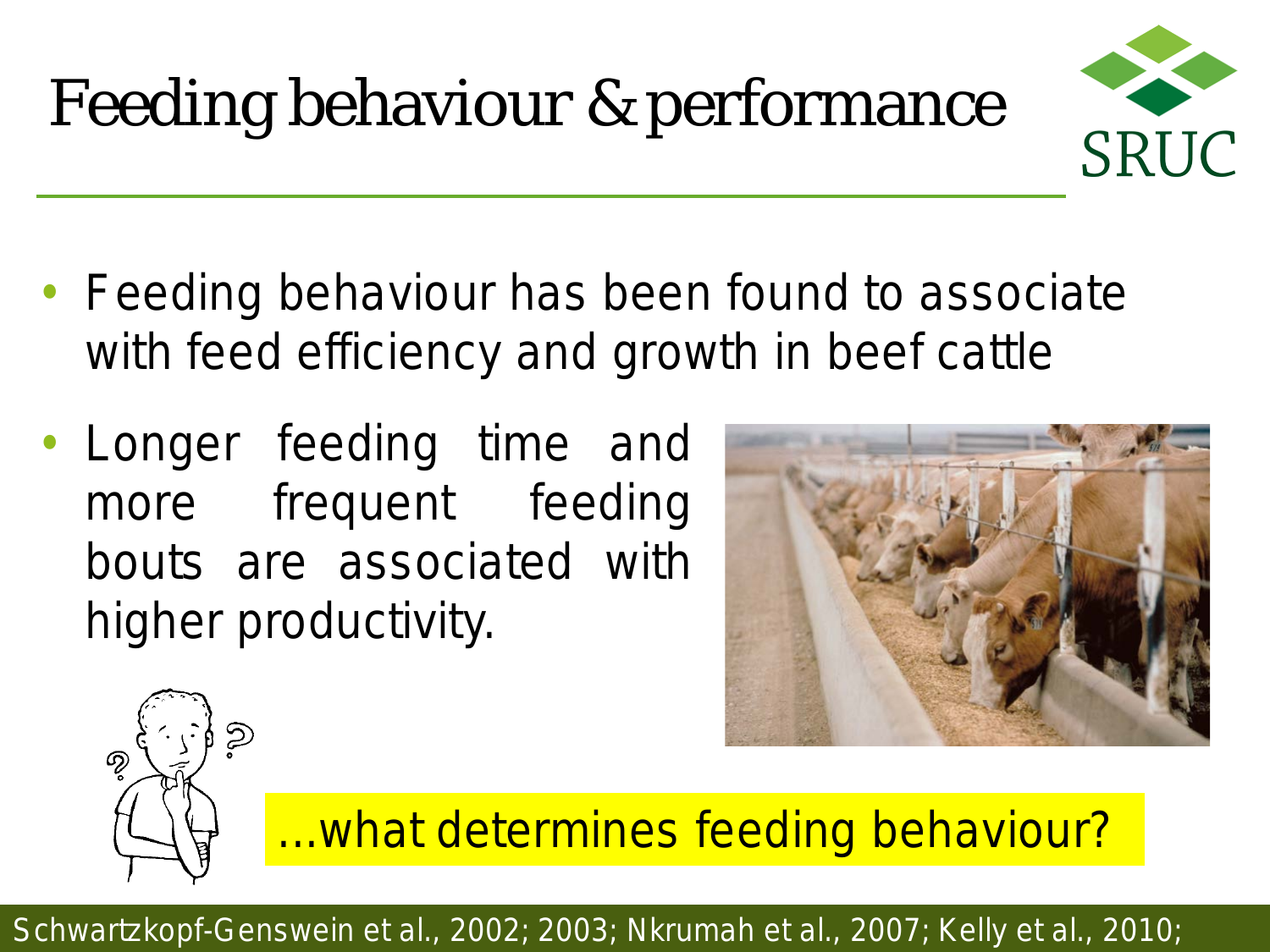

- In cattle (social animal), **feeding behaviour** may be determined by **hierarchy and dominance** rank.
- **Excitable temperaments** have been associated with **shorter feeding** bouts and **lower intake**.
- Differences in temperament and behaviour could **impact productivity** and **feed efficiency**.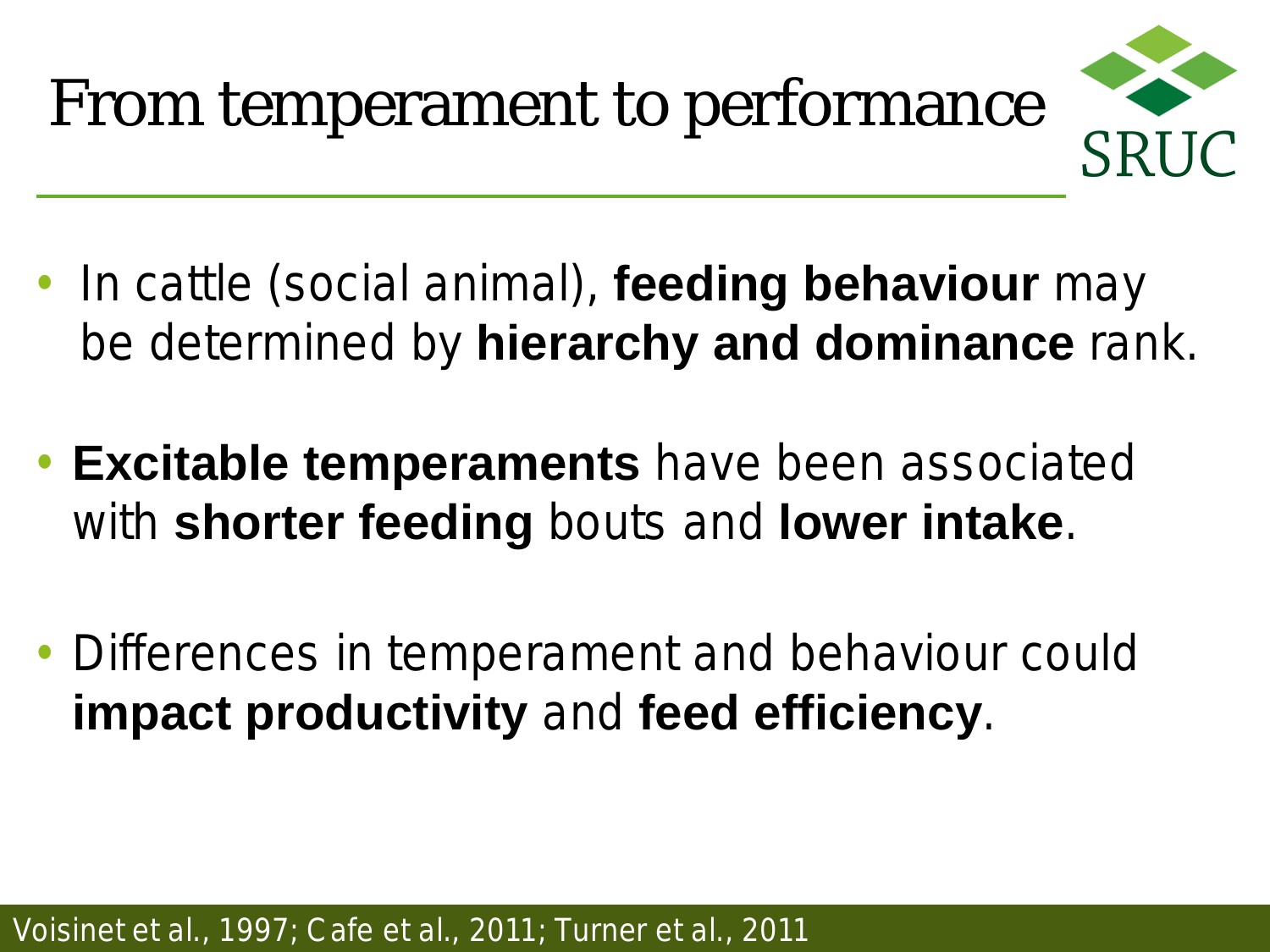



– Investigate how feeding behaviour is associated with productivity and whether this can be explained by temperament and dominance rank in beef cattle.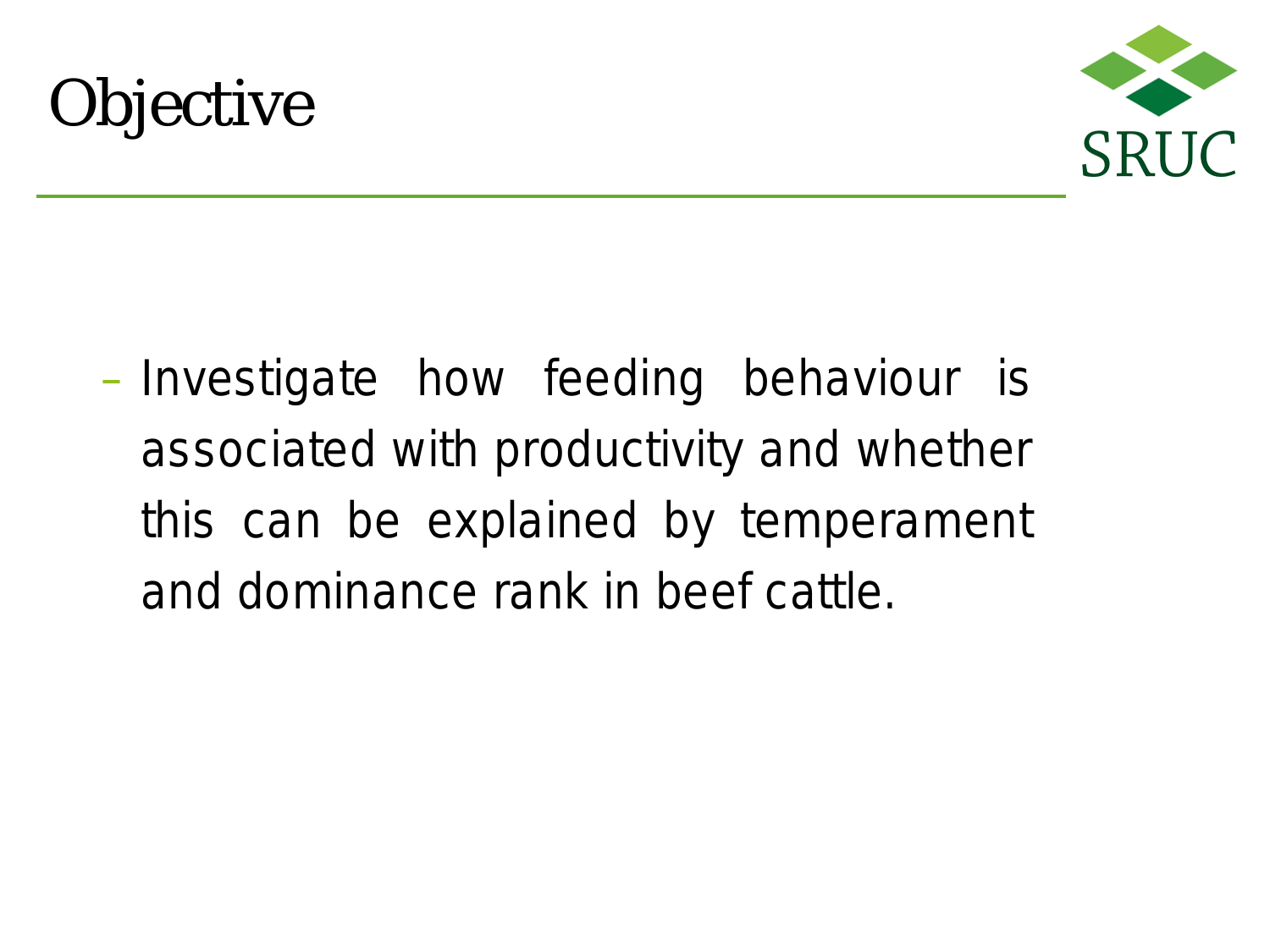## M&M: Performance measures



- Six groups of 14 steers (n=84) were housed during 8 weeks
- Dry matter intake
- **Body weight**
- Fat depth

Residual Feed Intake (RFI)

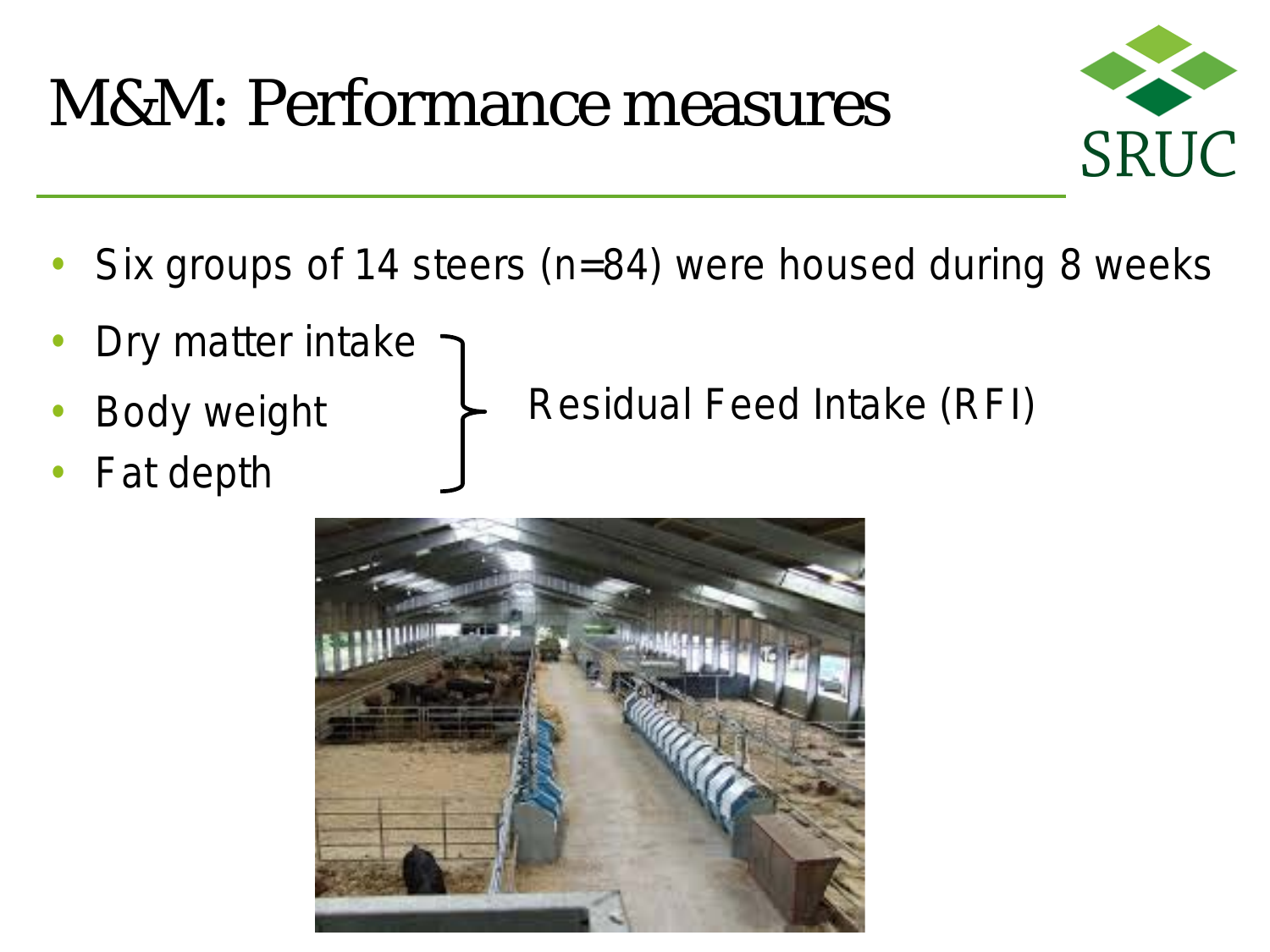# M&M: Temperament and behaviour

### Feeding behaviour

- Feeding frequency (x day)
- Total feeding time (x day)
- **Feeding bout duration**

### **Temperament**

- Crush score: Handling excitability
- Flight speed: Escape velocity at release

### Social behaviour

- Displacements (frequency and index)
- Aggressions (frequency and index)







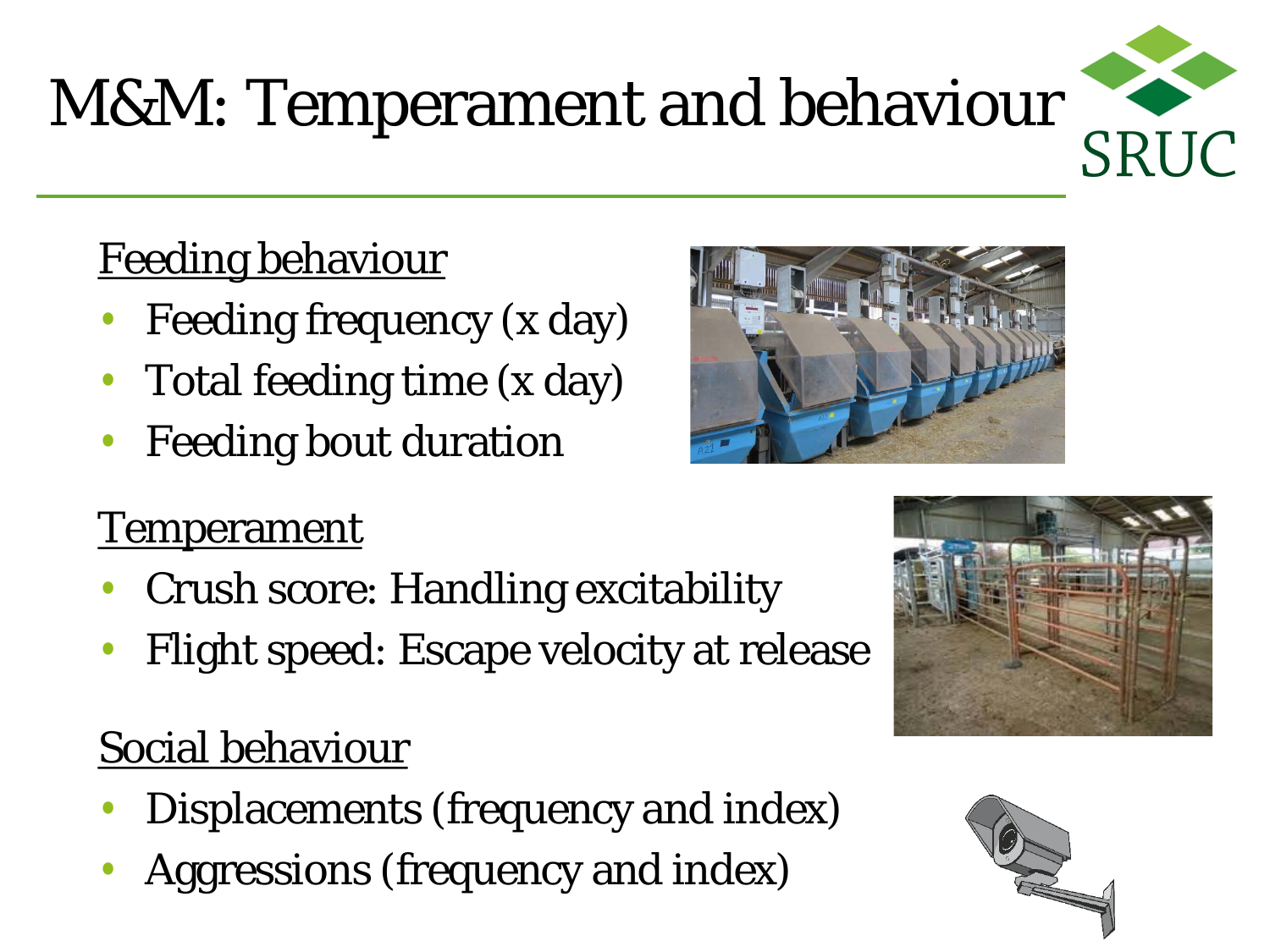M&M: Experimental design



- 84 steers (castrated male beef)
- Factorial 2x2
	- Diet: concentrate forage
	- Breed: Luing Charolais crossbred



• Stats: Multivariate mixed models (stepwise)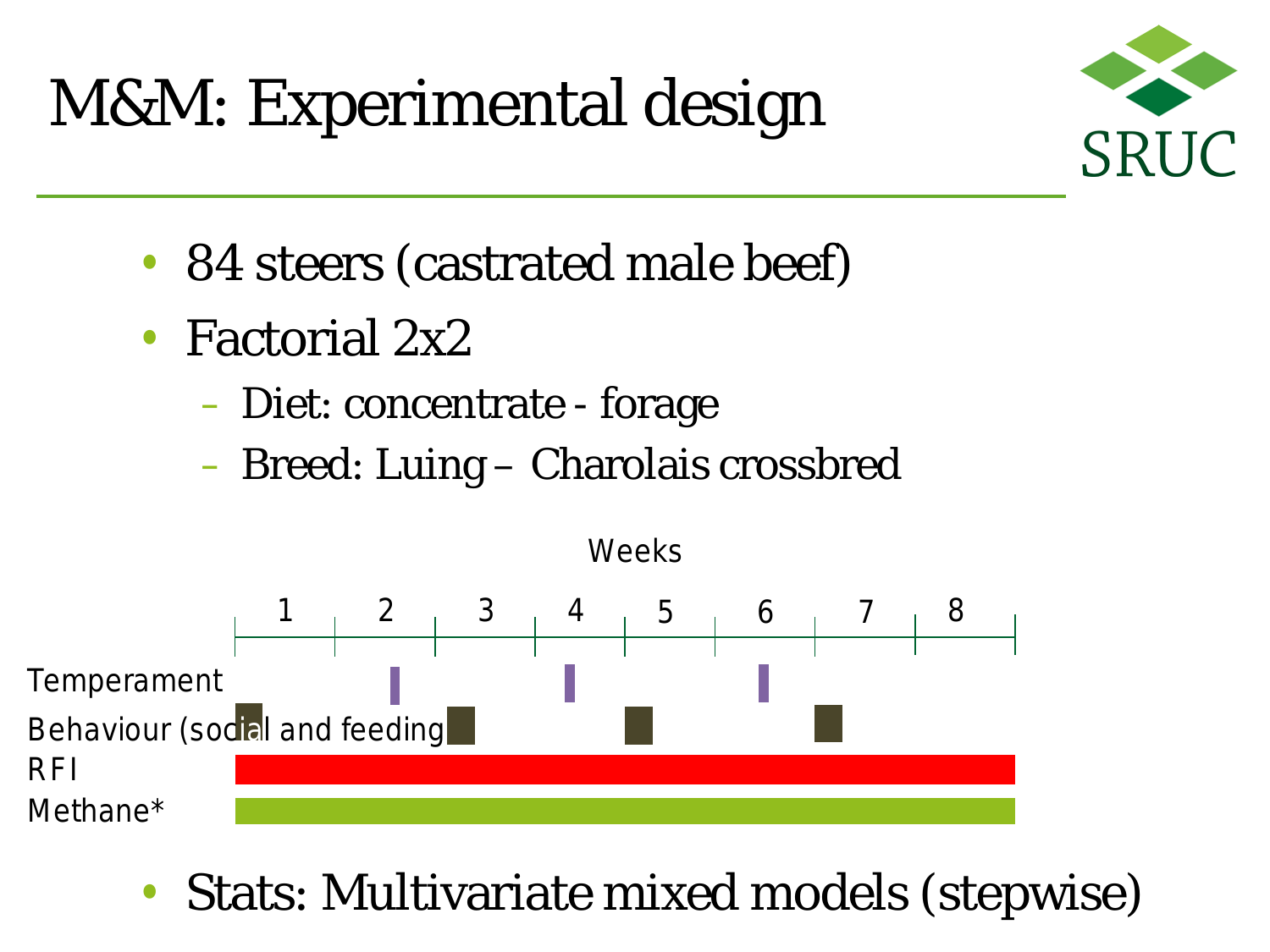



In forage fed steers, a longer time feeding increased feed efficiency (decreased RFI)

### RFI = µ + diet + breed + **diet\*dFeed\_time**

|            |        | diet                    | breed   | diet*dFeed_time |
|------------|--------|-------------------------|---------|-----------------|
| Factor     |        | concentrate   charolais |         | forage          |
| $\bm{D}$   | 1.687  | $-2.44$                 | $-0.37$ | $-0.0014$       |
| $p$ -value | < 0.01 | < 0.01                  | < 0.01  | < 0.05          |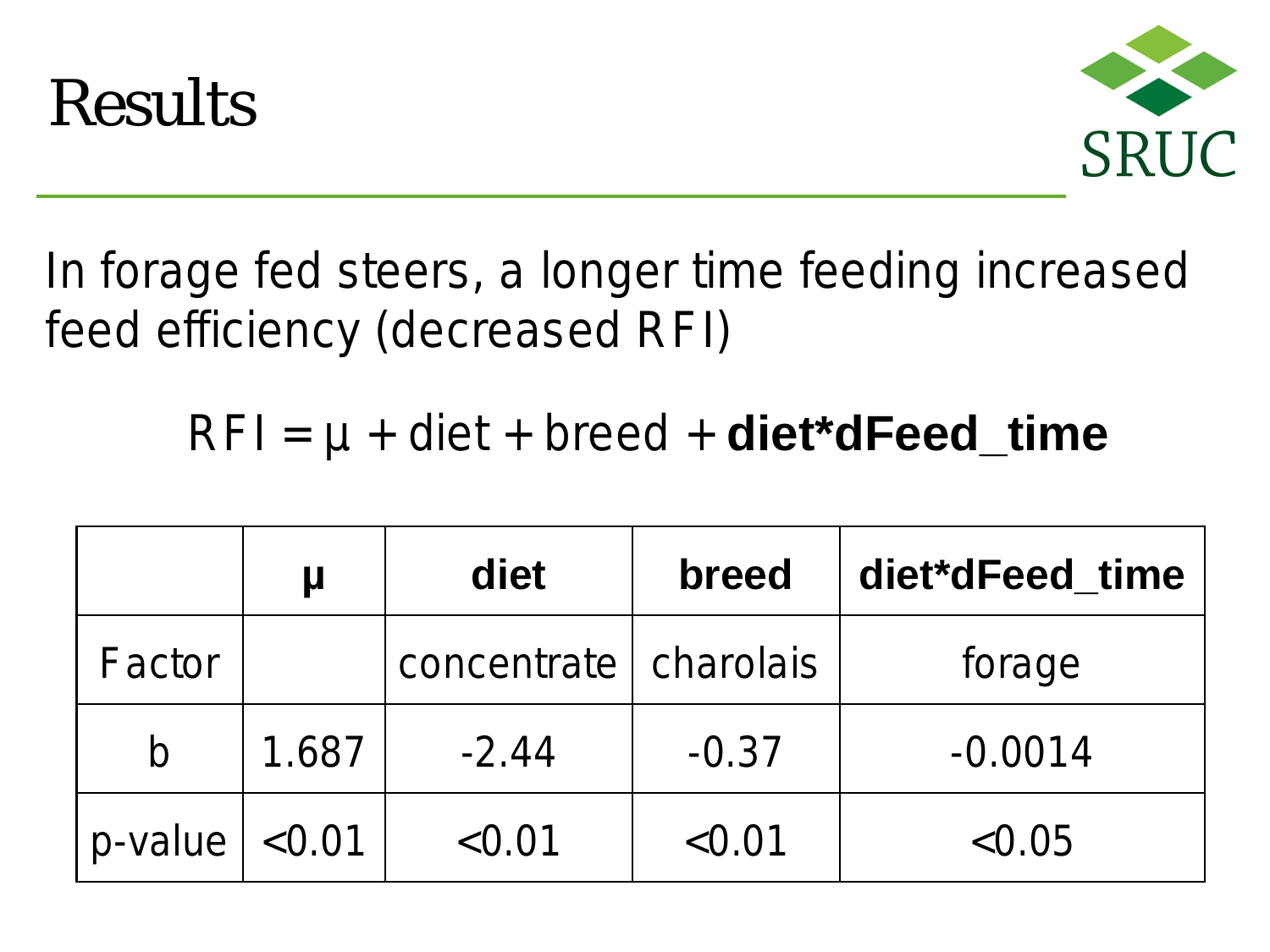Results



#### Dominant animals (*Displ\_Index*) spent more time feeding (*dFeed\_time*).  $\circ$

 $R^2 = 0.053$ *p* = 0.0299

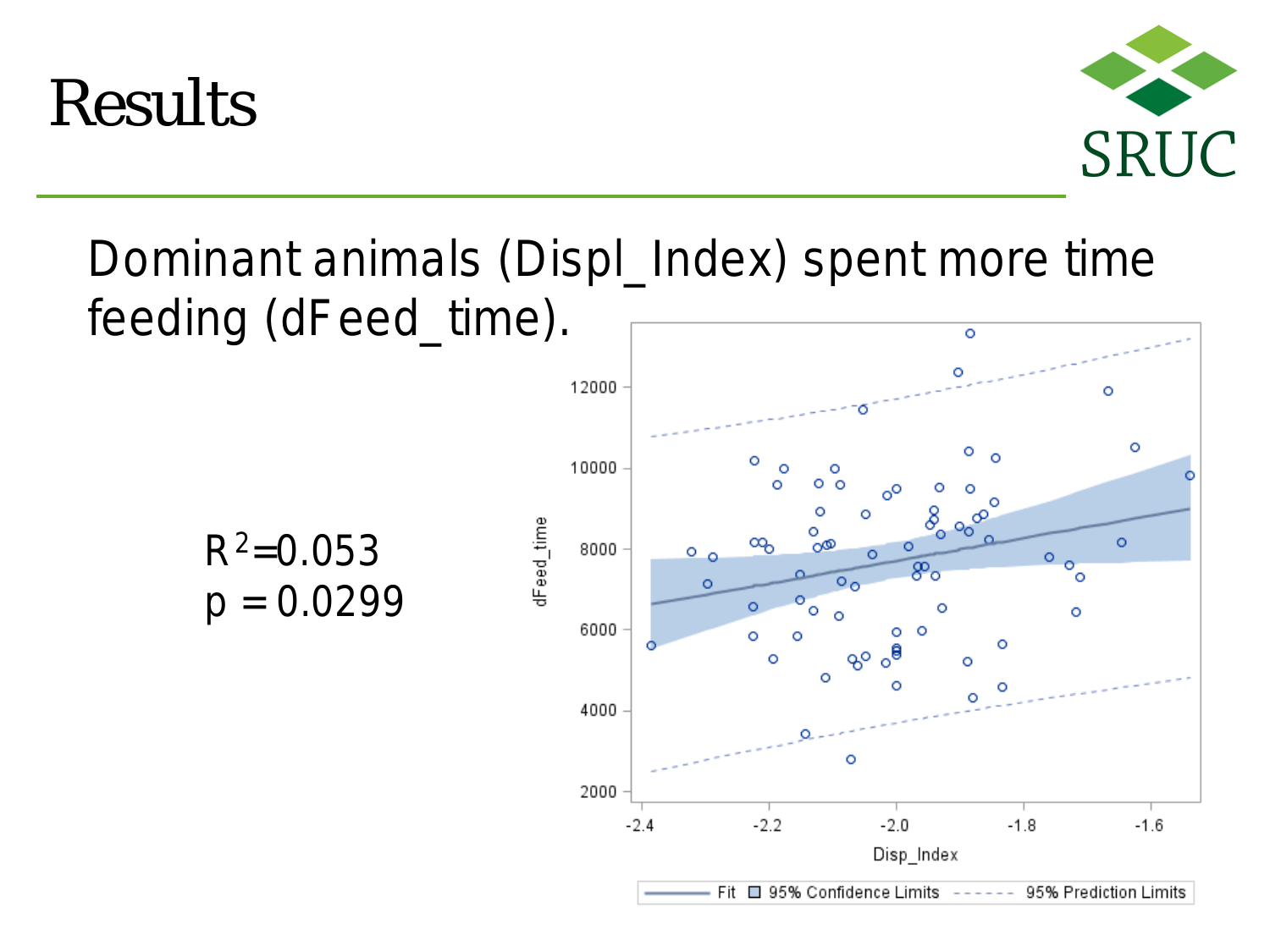



### Reduction of intake improves feed efficiency (Llonch et al., 2016)

Temperamental steers (AvgeFS) had lower feed intake



 $R^2 = 0.072$  $p = 0.0319$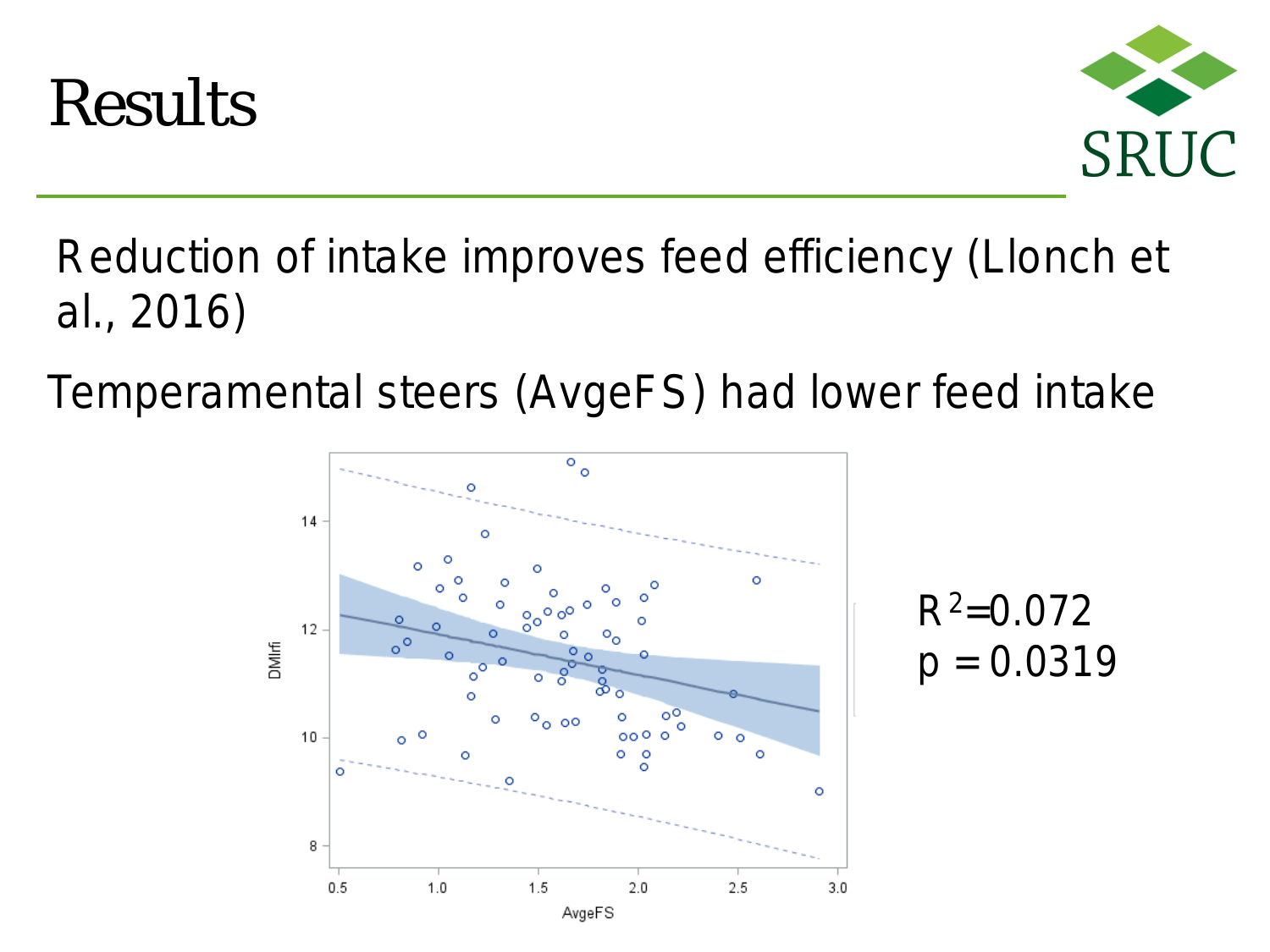



## Steers that ate more frequently (nFeed\_bouts) emitted less  $CH<sub>4</sub>$ .

## $CH<sub>4</sub>$  (g/kg DMI) =  $\mu$  + diet + **nFeed\_bout**

|         |        | diet        | nFeed bout  |
|---------|--------|-------------|-------------|
| Factor  |        | concentrate | nFeed_bouts |
| Ŋ       | 58.40  | $-44.03$    | $-0.24$     |
| p-value | < 0.01 | < 0.01      | < 0.01      |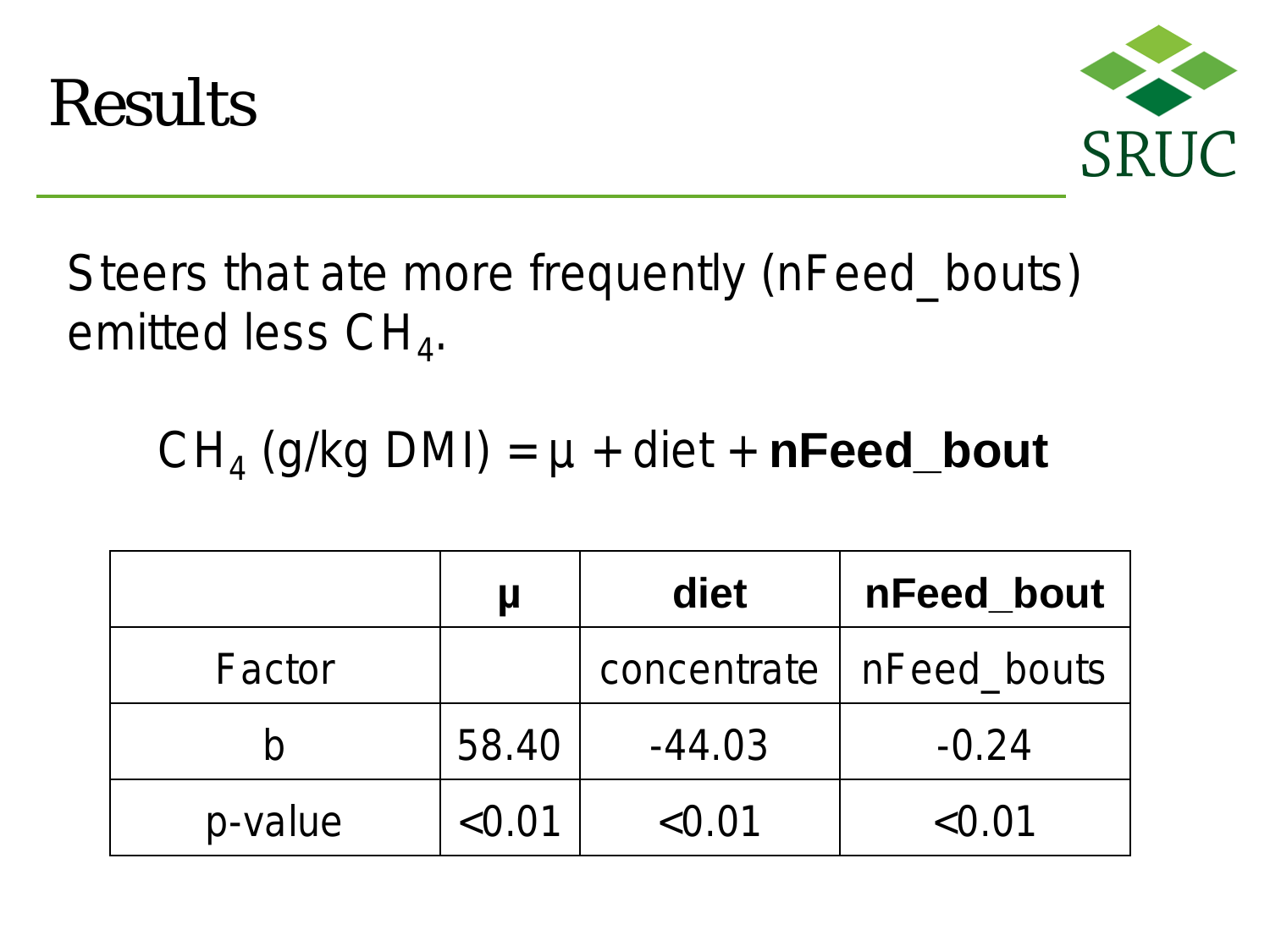## Results



Temperamental steers (AvgeFS) visited the feeder more often…



 $R^2 = 0.091$ *p =* 0.0026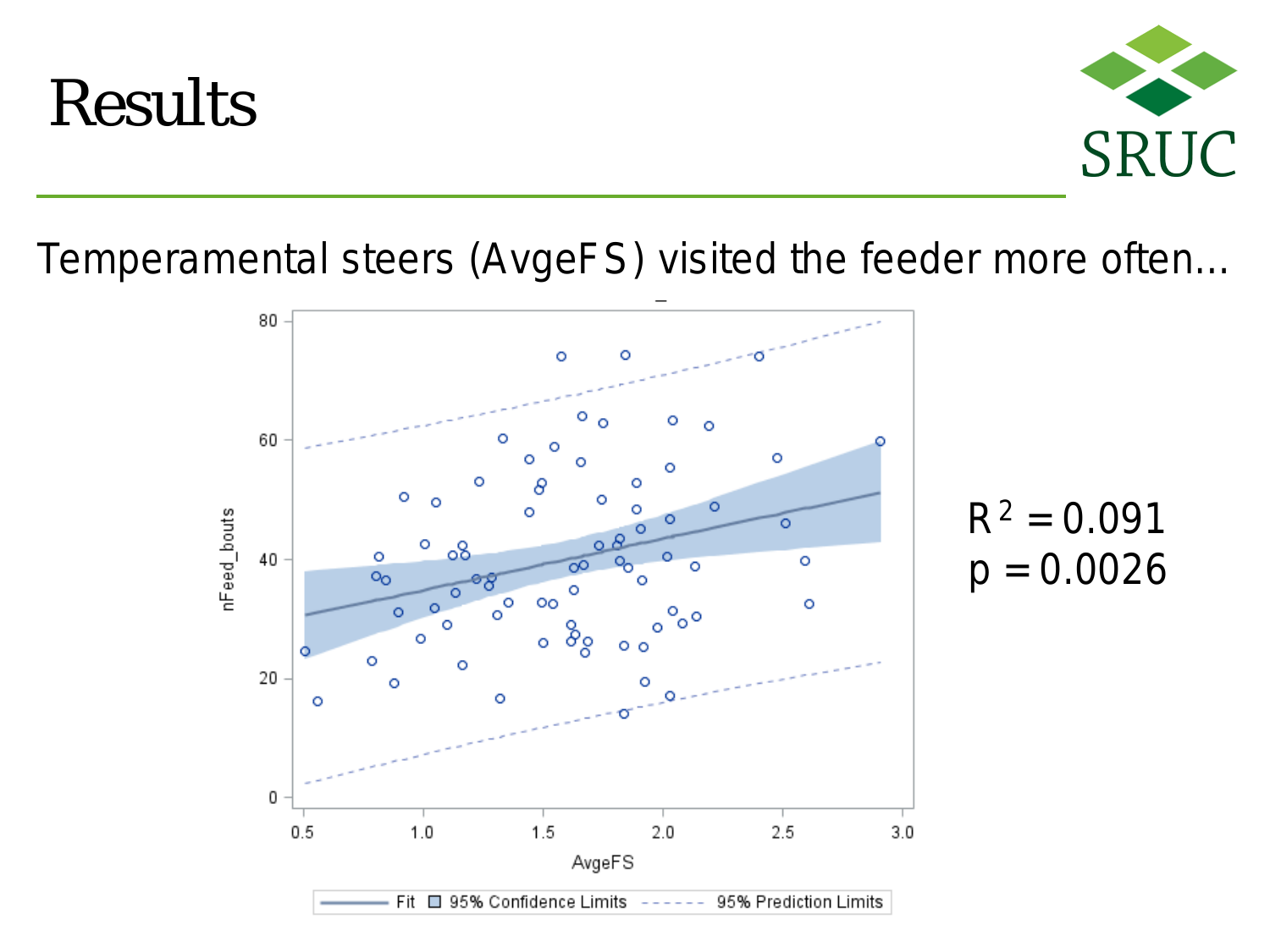## Results



… and dominant steers (Displ\_Tot) as well.



 $R^2 = 0.02$  $p = 0.0207$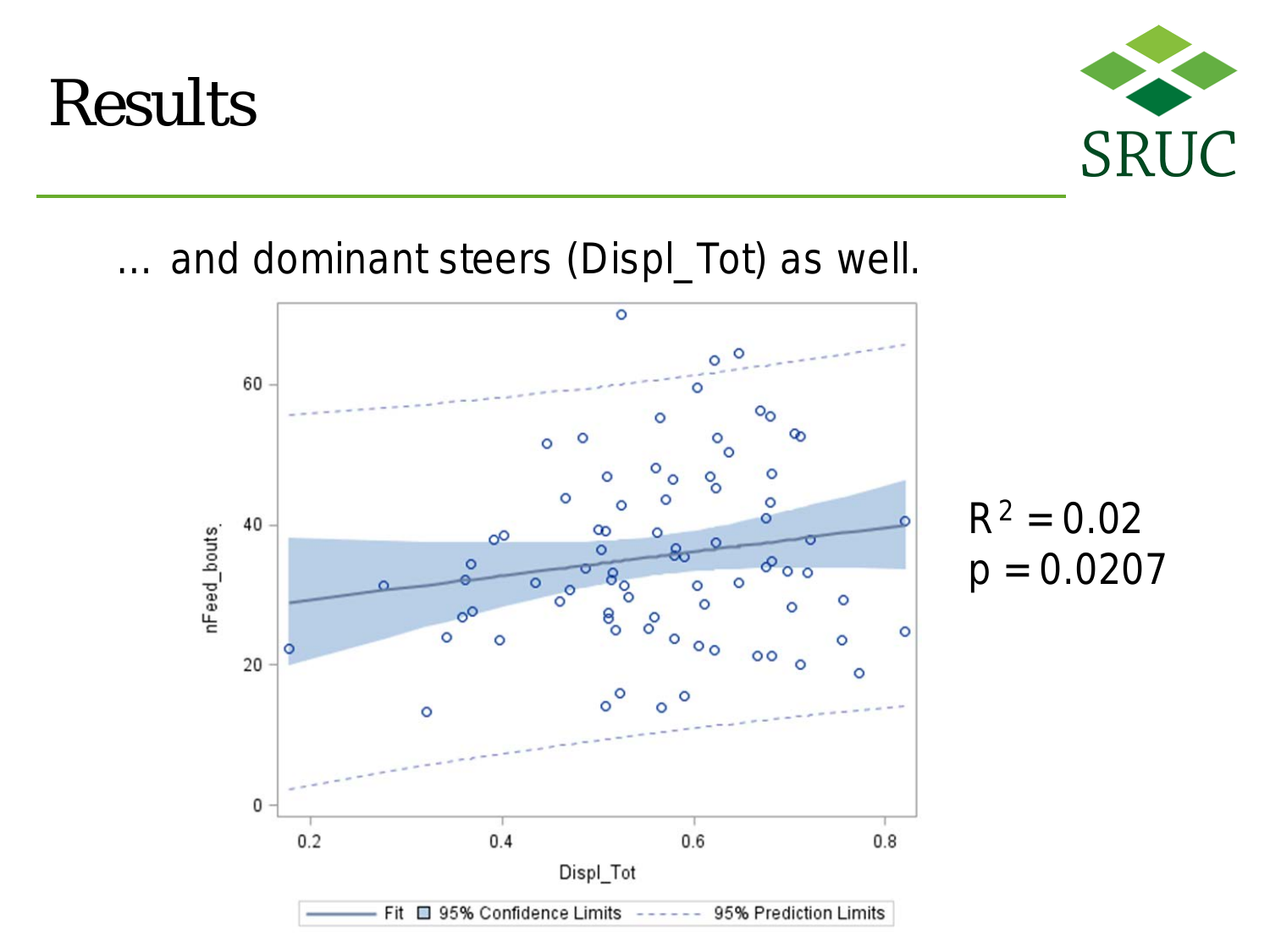



- 1. More time spent feeding is associated with greater feed efficiency possibly due to greater secretion of saliva and increased access of microbiota to fibre.
- 2. Greater time feeding is explained by increased access to feed in dominant animals. Dominance cannot be manipulated but a reduction of the competence could help increasing the average herd feeding time.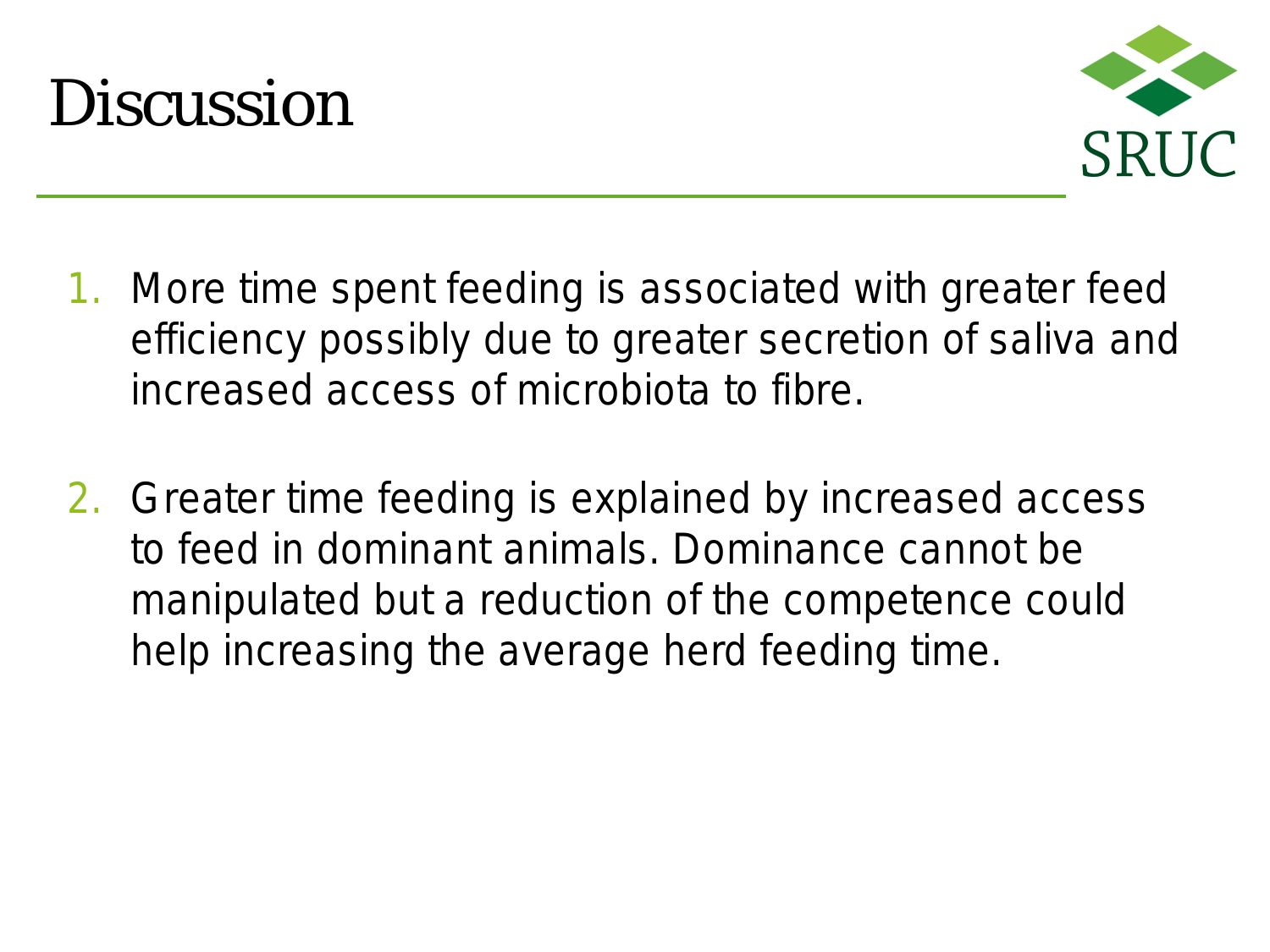



- 3. Temperamental steers show lower feed intake which improves feed efficiency but at the same time reduces growth.
- 4. A higher frequency of visits to the feeder, partially explained by high temperament and dominance rank, reduces  $CH<sub>4</sub>$  emissions. Besides the  $CH<sub>4</sub>$  effect, higher feeding frequency may help distribute feeding bulks and reduce the risk of acidosis.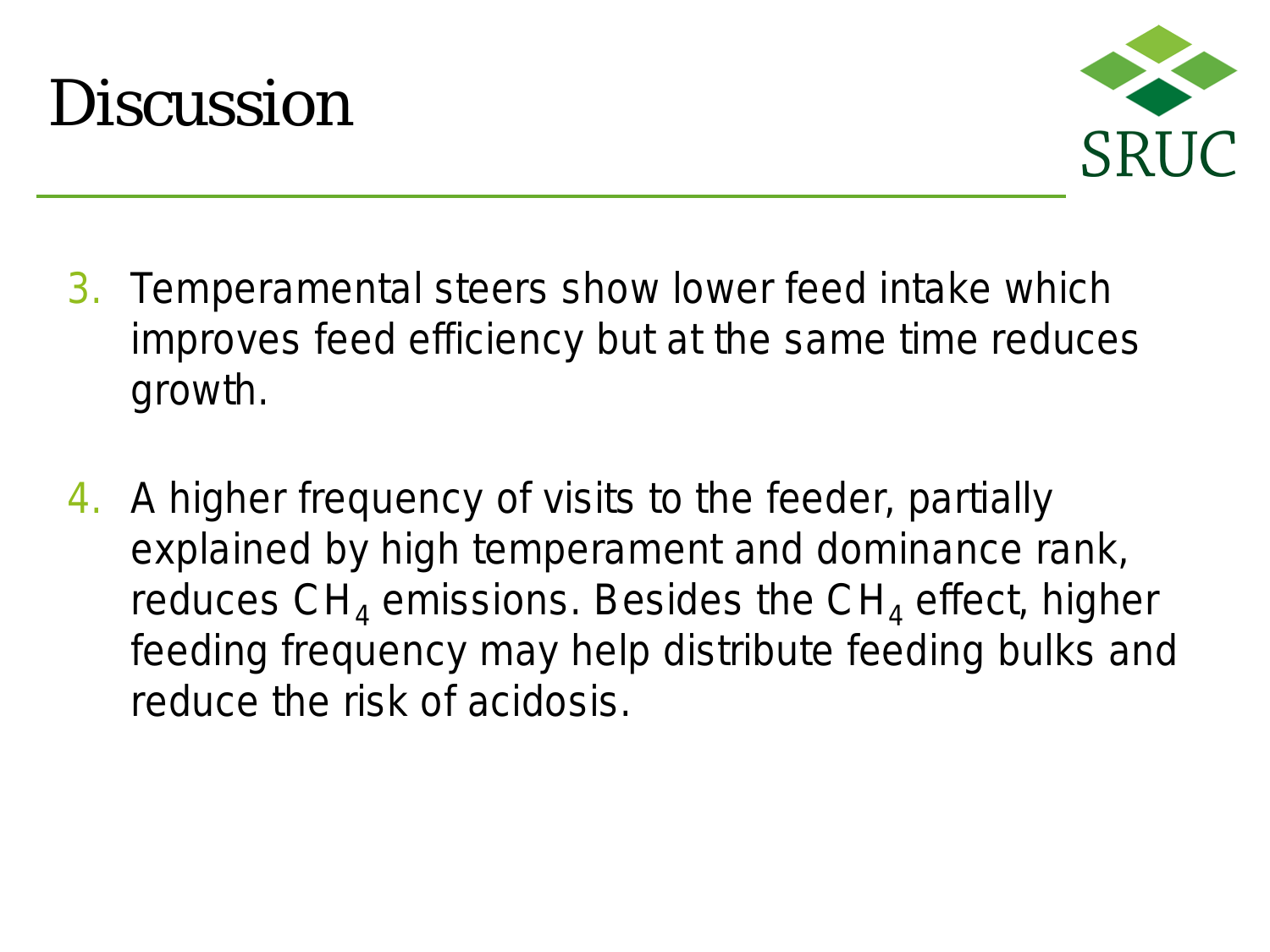## Implications



- Promoting a longer feeding time and frequent and well distributed feeding bouts will benefit beef production efficiency.
- Longer feeding time and higher intake can be promoted by breeding and managing animals towards lower temperament.
- Efficiency, as well as  $CH<sub>4</sub>$  emissions, can be improved by reducing the dominance rank. As it cannot be manipulated, housing and management strategies may help reducing competence and thus the effect of dominance-subordination on feeding behaviour